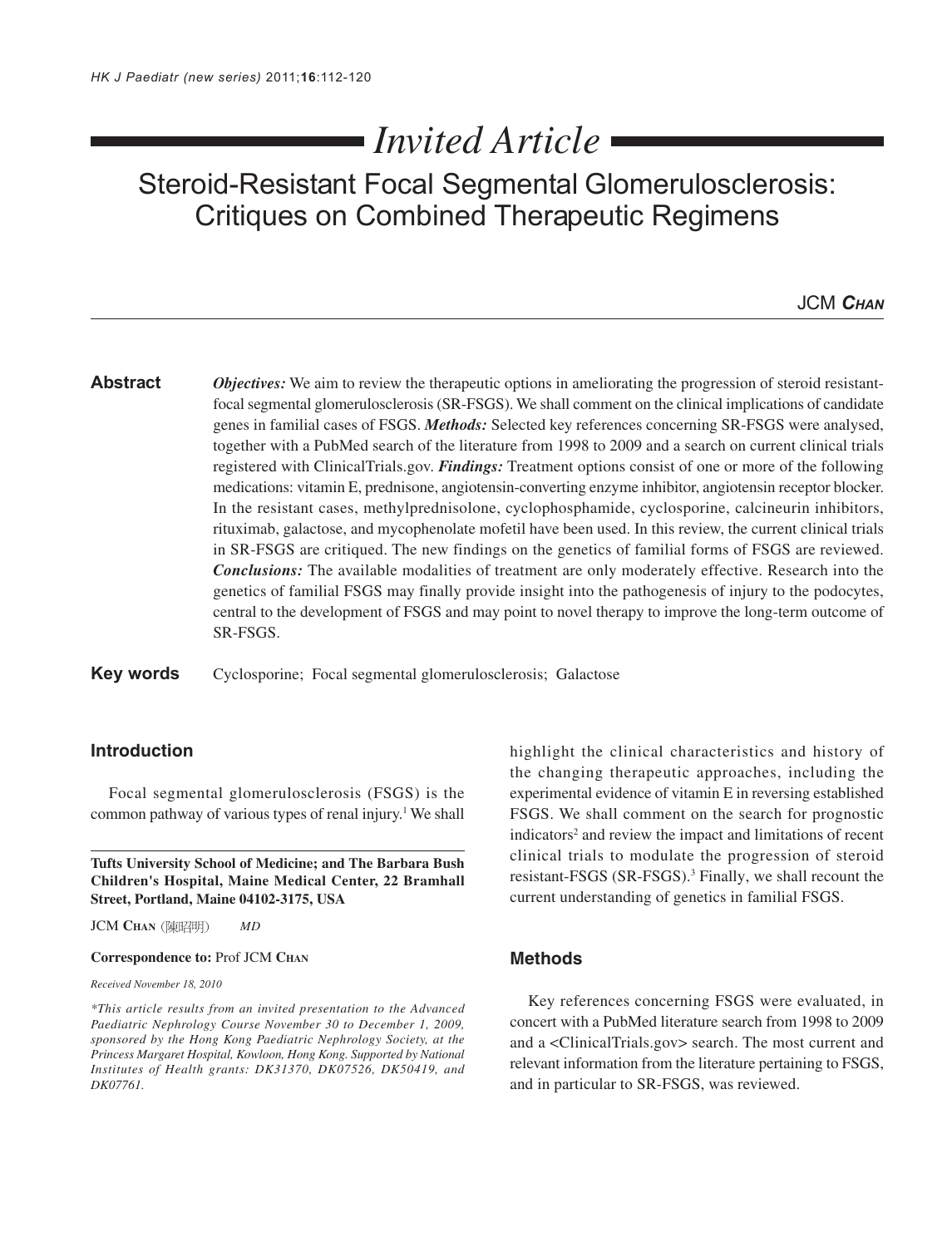Nephrotic syndrome occurs at an annual rate of 2 to 7 new cases per 100,000 children (under 18 years of age).4 According to the landmark International Study of Kidney Disease in Children,<sup>5</sup> for nephrotic syndrome, minimal change disease accounts for 77% and FSGS accounts for 8% of the cases.

The vulnerability of juxta-medullary glomeruli to sclerotic changes was first described in 1957 and the use of the word "focal" to describe this location was advocated by Habib<sup>6</sup> since 1974.

#### **FSGS Histology and Predictors of Progression**

The realisation that FSGS is not a single disease but a histological pattern of kidney injury is gaining wide acceptance.3,4 However, the field is confused by different descriptors for the same histological lesions. To clarify this issue, the Kidney and Urology Foundation of America appointed a working group in  $2004$ ,<sup> $7$ </sup> to come up with recommendations. The Group concluded that the histological lesions of FSGS be classified into the following variants: 1) collapsing; 2) tip; 3) cellular; 4) perihilar; and 5) "not otherwise specified" or classic FSGS. The key priority is for investigators to describe FSGS by this classification,<sup>7</sup> which will go a long way for clarity in future research efforts. As it now stands, the clinical implications of this histologic classification are that the collapsing variant has the worst prognosis, being both resistant to all therapeutic efforts and having a more rapid progression to end-stage kidney failure.<sup>3,7</sup> In the collapsing form of FSGS, the disease is marked by severe hypertension, more massive proteinuria, poorer response to corticosteroids, and a faster rate of progression to end-stage renal disease (ESRD).<sup>7</sup> Currently, the other variants have about the same inconsistent responses.

Less reliable predictors of progression are race, with black adult patients fairly likely to progress more rapidly to ESRD. Prognosis is less favorable in the males of all ethnicities.

Baseline data of total cholesterol, urinary protein/ creatinine ratio, and steadily reduced calculated glomerular filtration rate (cGFR) are not strong predictors of progression to ESRD.<sup>2</sup> Severely overweight patients with body mass index (BMI) in the range of 46±11 are associated with FSGS and kidney failure. However, in a recent analysis of data collected over 25 years, BMI in the range of 24±9, is not a risk factor of kidney disease progression.2

Unsuccessful control of systolic hypertension has been

considered to be a definite risk factor for kidney injury and progression to kidney failure. The finding of higher diastolic blood pressure at baseline in the kidney failure group is an under-recognised risk factor.2

#### **Primary and Secondary FSGS**

It is beginning to be widely accepted that the key defect in primary FSGS lies in the mutation of podocyte protein.3 The clinical presentation includes nephrosis, hypertension, haematuria, and elevated serum creatinine. It is recognised that relapses of FSGS occurs in 30% of kidney transplant allograft. Finally, secondary FSGS occurs from a host of conditions (Table 1) , which need to be excluded by history, physical examination and diagnostic workup.

#### **Evolution of Therapeutic Regimens**

The approach to treatment of FSGS can be arbitrary divided into phases by decades (Table 2) − more for convenience to delineate a time line in the evolution of therapeutic regimens − as we learn from what was not working and some approaches which seem to be hopeful.

In the first phase, the decade from 1970 to 1980 (Table 2), Habib<sup>6</sup> recommended that no steroid treatment be used, because the disease is unresponsive to steroids. Also, the side effects of long-term, repeated use of high dose steroids,

| Table 1 |  |  | Secondary focal segmental glomerulosclerosis |
|---------|--|--|----------------------------------------------|
|---------|--|--|----------------------------------------------|

| <b>Presenting with nephrotic syndrome</b>         |
|---------------------------------------------------|
| Diabetic nephropathy                              |
| Morbid obesity                                    |
| HIV nephropathy                                   |
| Sickle cell disease                               |
| Heroin-associated nephropathy                     |
| Denys-Drash syndrome                              |
| Frasier syndrome                                  |
| Pierson syndrome                                  |
| Congenital nephrotic syndrome of the Finnish type |
|                                                   |

#### **Unusual to present with nephrotic syndrome**

Reflux nephropathy Renal dysplasia Renovascular disease Single kidney (acquired, or congenital) Alport syndrome (familial hereditary nephritis) Bartter syndrome Dent disease-1 (X-linked recessive nephrolithiasis) Lowe syndrome (OCRL1 mutation, Dent disease-2) Renal tubular acidosis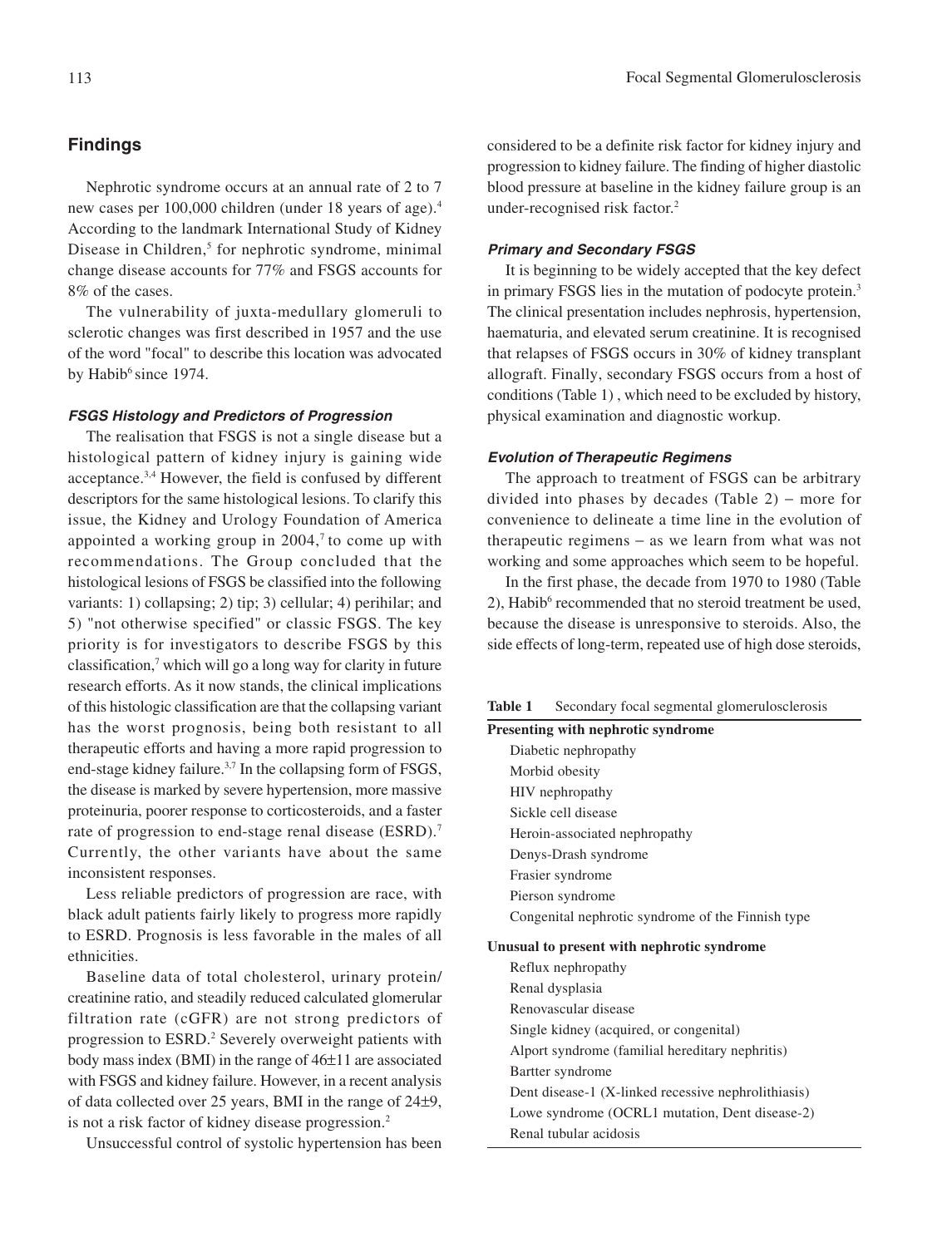| Phase 1: 1970-1980 | Habib <sup>6</sup> recommended no steroid therapy because it was ineffective and daily steroids had marked side-effects.                                                                                                                                                                                                                                                                                                  |
|--------------------|---------------------------------------------------------------------------------------------------------------------------------------------------------------------------------------------------------------------------------------------------------------------------------------------------------------------------------------------------------------------------------------------------------------------------|
| Phase 2: 1980-1990 | Low dose, alternative day prednisone (1.5 mg per kg every other day or 40 mg/meter <sup>2</sup> every other day)<br>$\pm$ levamisole (2.5 mg/kg every other day) $\pm$ cyclophosphamide (2 mg/kg/day).                                                                                                                                                                                                                    |
| Phase 3: 1990-2000 | Methylprednisolone with low dose, alternative day prednisone and cytotoxics. Angiotensin converting<br>enzyme inhibitor ± receptor blockade; vitamin E; ± plasmapheresis; ± cyclosporine (5 mg/kg/day).                                                                                                                                                                                                                   |
| Phase 4: 2000-2010 | Angiotensin converting enzyme inhibitor (lisinopril $0.07 \text{ mg/kg/day}$ , maximal 5 mg/day).<br>Alternatively, an angiotensin receptor blocker (losartan 0.7 m/kg/day, maximal dose 50 mg/day).<br>$\pm$ statin, $\pm$ vitamin E (200-400 units per day). $\pm$ mycophenolate mofetil (MMF 250-1200 mg/m <sup>2</sup> /day;<br><2 gm/d, 2 divided doses), sirolimus (Rapamycin), tacrolimus (Prograf), or rituximab. |

Table 2 Evolving combined therapeutic regimens to SR-FSGS in four decades

far outweighed the minimal benefits. However, in the decade from 1980 to 1990, low dose alternative day prednisone was used with or without addition of levamisole or cyclophosphamide. In the last decade of 1990 to 2000, methylprednisolone followed by tapering prednisone and cytotoxics, angiotensin converting enzyme inhibitors and/ or receptor blockers and vitamin E, respectively, evolved as adjunct therapy.1,2

#### **Vitamin E**

In the late 1990s, increasing evidence of oxidative injury in FSGS provided the rationale for use of the antioxidant vitamin E in FSGS treatment. The key study by Hahn et al,<sup>8</sup> was designed to examine whether vitamin E can reverse established FSGS, which is similar to that of the clinical situations. Hahn et  $al<sup>8</sup>$  showed that in experimental FSGS produced by the remnant kidney method, the glomerulosclerotic index was significantly higher in the FSGS compared to sham and pair-fed sham rats (Figure 1). The use of vitamin E resulted in a significant reduction in the glomerular sclerotic index, especially in view of the fact that the addition of vitamin E to the food was given two weeks after FSGS had been established in these rats. Previous studies always tested the effect of vitamin E given concurrent to the remnant kidney procedure  $-$  in effect, demonstrating the *preventive* effect of vitamin E and not the *reversal* of FSGS after it has been established, as would be the case in clinical practice. In addition, Figure 2 summarises the tubulointerstitial index, the plasma malondialdehyde (MDA) content, the kidney TGF-β mRNA and kidney MDA content: demonstrating the significant elevation of each of these parameters of oxidative stress and fibrogenic injury in FSGS. The use of vitamin E significantly reduces such indices of oxidative stress and

injury (Figures 1 and 2). We conclude that vitamin E can reverse established FSGS in this murine model of FSGS.8

The clinical efficacy of vitamin E in paediatric FSGS was examined in a study of Tabzib et al.<sup>9</sup> In this study, all subjects received vitamin E capsules at 200 I.U. twice a day. Group A consisted of 11 children with biopsy-proven FSGS compared to Group B children with other kidney disorders. Group A subjects had significant reduction in



**Figure 1** Glomerulosclerotic index. Each column represents the mean±SEM of data from six animals with FSGS produced by the remnant kidneys model. The data confirm a significant elevation in remnant kidney-FSGS compared with sham and pair-fed animals. α-Tocophenol treatment (stippled columns) of the remnant kidney groups significantly reduced the glomerulosclerosis. Different superscript letters indicate significant difference, P<0.05. By permission from Hahn S, Kuemmerle NB, Chan W, et al. Glomerulosclerosis in the remnant kidney rat is modulated by dietary α-tocopherol. J Am Soc Nephrol 1998;9:2089-95.8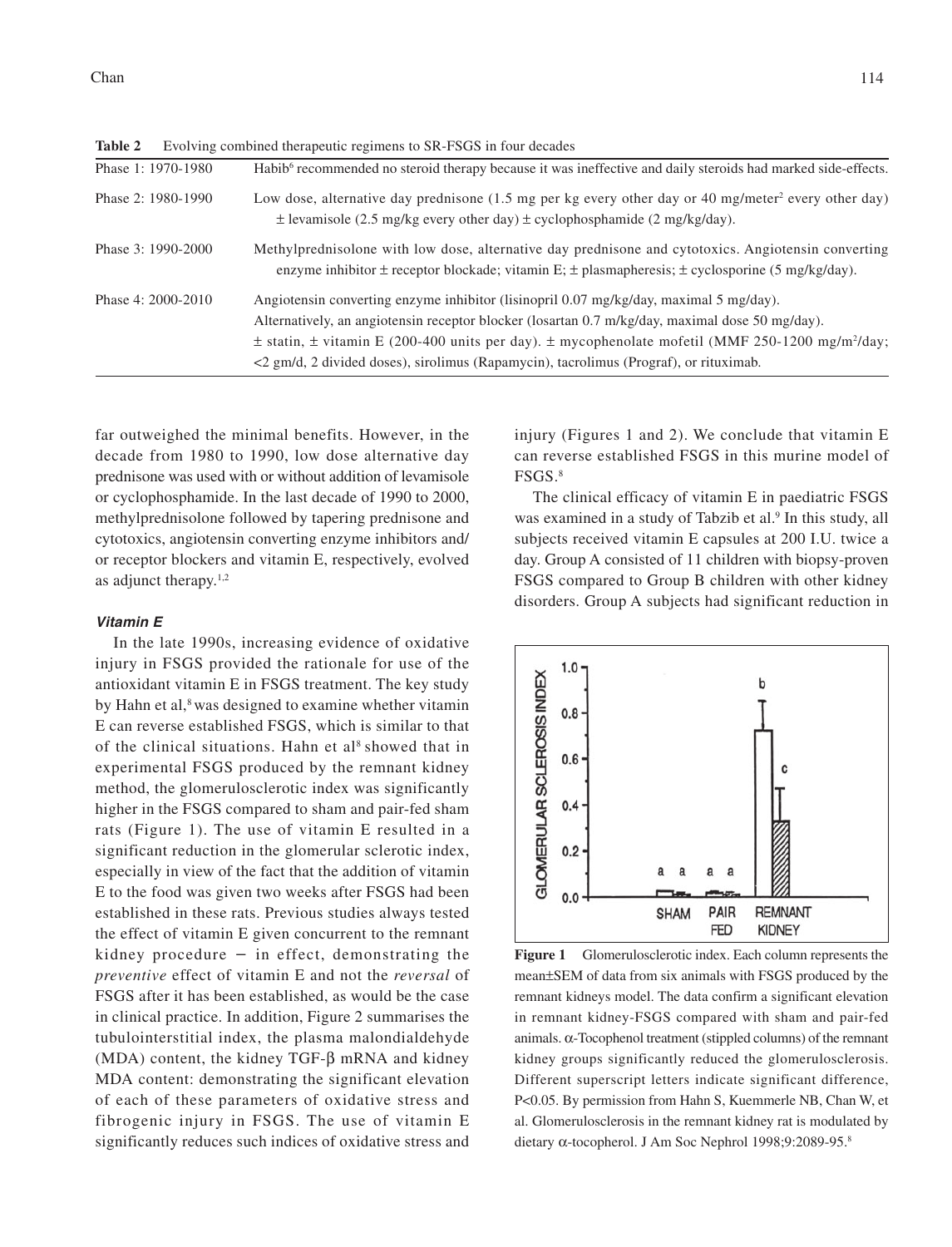

**Figure 2** (a) Tubulointerstitial sclerotic index. Each column represents the mean  $\pm$  SEM of data from six animals with FSGS produced by the remnant kidneys model. The data confirm a significant elevation of the tubulointerstitial index in remnant kidney-FSGS compared with sham and pair-fed animals. α-Tocophenol treatment (stippled columns) of the remnant kidney groups significantly reduced the tubulointerstitial sclerosis. Different superscript letters indicate significant difference, P<0.05. (b) Plasma MDA. α-Tocophenol treatment (stippled columns) of the remnant kidney groups significantly reduced the plasma MDA, suggesting a reduction in systemic oxidative stress. Different superscript letters indicate significant difference, P<0.05. (c) Kidney TGF-β mRNA. α-Tocophenol treatment (stippled columns) of the remnant kidney groups significantly reduced the kidney TGF-β mRNA, suggesting a reduction of fibrogenic activities. Different superscript letters indicate significant difference, P<0.05. (d) Kidney MDA. α-Tocophenol treatment (stippled columns) of the remnant kidney groups significantly reduced the kidney MDA, suggesting a reduction in intra-renal oxidative stress. Different superscript letters indicate significant difference, P<0.05. By permission from Hahn S, Kuemmerle NB, Chan W, et al. Glomerulosclerosis in the remnant kidney rat is modulated by dietary α-tocopherol. J Am Soc Nephrol 1998;9:2089-95.8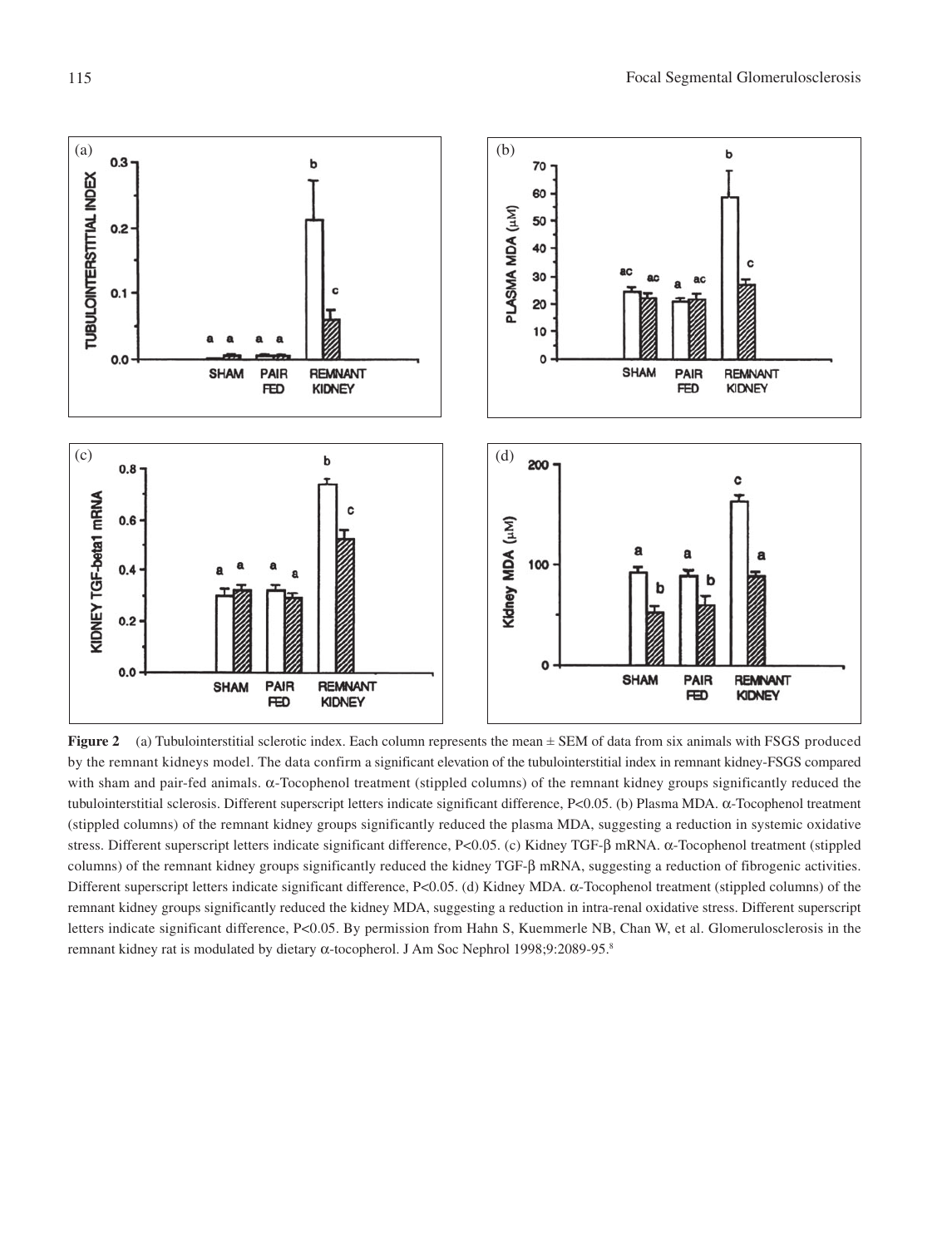proteinuria as shown by the dramatic reduction in urinary protein/urinary creatinine ratios from 9.7±5.1 mg/mg to 4.1 $\pm$ 1.1 mg/mg (P<0.005). Group B subjects showed no change in proteinuria. The limitations in this study are: 1) the open label study design, not a randomised, controlled clinical trial; 2) small number of children in each group; and 3) the short duration of treatment. Finally, the two groups are not strictly comparable in terms of their baseline severity of proteinuria.

#### **Treatment Regimens**

The evolution of treatment regimens is reflected in a single center study of 25 years in Virginia:<sup>1</sup> No therapy was used in the 1970s.<sup>1,6</sup> But as the 1980s began, low dose prednisone, cyclophosphamide, cyclosporine, methylprednisolone were used. Later, angiotensin-converting enzyme inhibitor (ACEi) and angiotensin receptor blockade (ARB) and finally, vitamin E came into use.1

#### **Long-term Prognosis of SR-FSGS**

Unfortunately, the long term prognosis of FSGS remains bleak, as illustrated in Figure 3. In the Virginia study,<sup>1</sup> with the evolving therapeutic regimens previously summarised, the long-term prognosis represented by the kidney survival curve (A) of Figure 3, at a mean of 12 years of follow up, is that half of these children had progressed to end-stage kidney failure – no different than in the Toronto study,<sup>10</sup> (D of Figure 3) in which the children received only cyclophosphamide and alternative day prednisone. In (B) and (C) of Figure 3, the short term studies of 4 years of follow-up from North Carolina,<sup>11</sup> showed that steroidresponsive and steroid-resistant FSGS patients demonstrated the expected good and bleak outcomes, respectively.

#### **Efficacy Safety and Side-effects**

Since the long-term outcomes of SR-FSGS are still discouraging, despite current therapeutic efforts, the safety and side effects of the multiple medications need to be compared (Table 3). Prednisone at low dose alternative day therapy minimises the growth retardation and other side effects of higher dose prednisone. Levamisole has been withdrawn from the US and Canadian market. Plasmapheresis is expensive. Its side effects include the various risks of blood products, thromboembolic risks, and suppression of immune system.



**Figure 3** Long-term progression of FSGS. In (A) the Virginia study:<sup>1</sup> half of the study subjects progressed to endstage kidney failure – no different than in (D) the Toronto study:<sup>10</sup> the children received cyclophosphamide and alternative day prednisone. In (B) and (C), the short term studies from North Carolina<sup>11</sup> showed that steroid-responsive and steroid-resistant patients demonstrated good and bleak outcomes, respectively. By permission, from Chan JCM. Oxidative injury in focal segmental glomerulosclerosis. Asian Biomed 2008:2:19-26.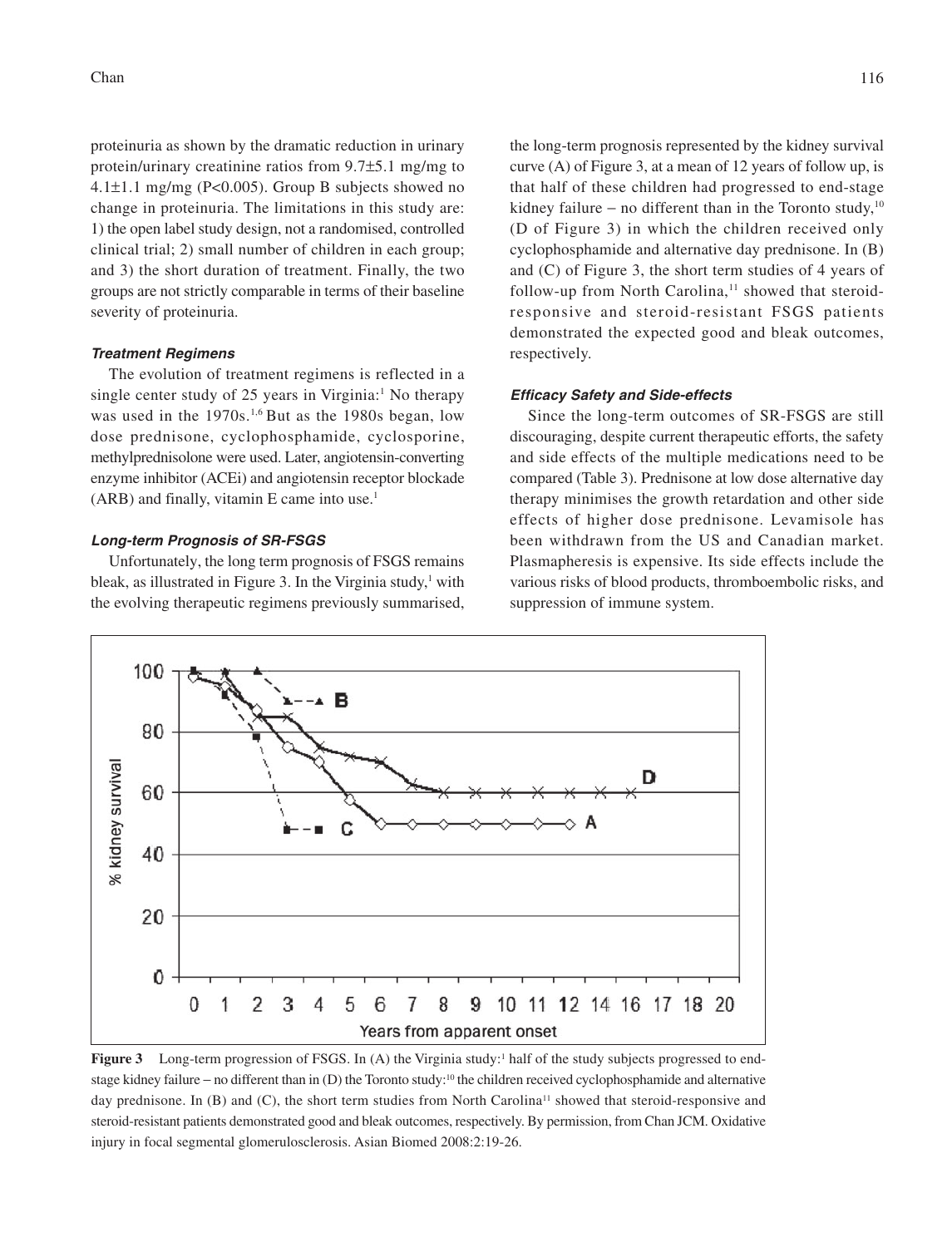| Table 3 |  |  |  |  | Side effects of selected current therapeutic agents |  |
|---------|--|--|--|--|-----------------------------------------------------|--|
|---------|--|--|--|--|-----------------------------------------------------|--|

**Medication** Side effects

|                                                                  | retention, hypertension, arrhythmia, and increased risk of infections, and diabetes mellitus.<br>Long term use of high dose steroids gives rise to cataracts, osteoporosis, short stature.                                                                                                                                                                                                                 |  |
|------------------------------------------------------------------|------------------------------------------------------------------------------------------------------------------------------------------------------------------------------------------------------------------------------------------------------------------------------------------------------------------------------------------------------------------------------------------------------------|--|
| Cyclophosphamide                                                 | Leucopenia from bone marrow suppression, haemorrhagic cystitis, and sterility.                                                                                                                                                                                                                                                                                                                             |  |
| Angiotensin converting enzyme<br>inhibitor and receptor blockers | Allergic reaction, angioedema, coughing, anxiety, depression, dizziness, headache, fatigue,<br>anaemia, vertigo, constipation or diarrhea, hyperkalaemia, urinary tract infection.                                                                                                                                                                                                                         |  |
| <b>Statins</b>                                                   | Muscle weakness, rhabdomyolysis, cognitive difficulty, neuropathy, liver enzyme elevation.                                                                                                                                                                                                                                                                                                                 |  |
| Cyclosporine                                                     | Pruritis, gum hyperplasia, hypertrichosis, neurological complications from confusion to seizures,<br>gastrointestinal complications of nausea, vomiting, diarrhea, pancreatitis, peptic ulcers;<br>hypertension, nephrotoxicity, hyperkalemia and other drug toxicities and interactions.                                                                                                                  |  |
| Levamisole                                                       | Allergic reactions, abdominal pain, nausea, and vomiting, neurologic complications from<br>confusions to memory loss and seizures, bone marrow suppression and bleeding disorders.                                                                                                                                                                                                                         |  |
| Mycophenolate mofetil                                            | Headaches, coughing, fatigue, thrombophlebitis, cytomegalovirus and opportunistic infections,<br>anaemia, leucopenia from bone marrow suppression and gastrointestinal haemorrhage and<br>perforation. Pregnant women should not take this medication because of fetal risks.                                                                                                                              |  |
| Sirolimus                                                        | Allergic dermatitis, acne, peripheral oedema, hypertension, arthralgia, gastrointestinal upsets,<br>elevated serum triglycerides, cholesterol and creatinine, reduced glomerular filtration rate<br>and proteinuria, and susceptibility to infections. When jointly used with cyclosporine,<br>there is an increased risk of haemolytic uremia syndrome, thrombocytopenic purpura, and<br>microangiopathy. |  |
| Tacrolimus                                                       | Increased risk of hepatotoxicity and nephrotoxicity, hyperglycemia, diabetes mellitus,<br>hypertension, neuropathy, blurred vision, tremors, seizures, confusion, insomnia and herpes<br>zoster infections.                                                                                                                                                                                                |  |
| Rituximab                                                        | Runny nose, sneezing, throat irritation, nausea or vomiting, abdominal pain, headache, skin                                                                                                                                                                                                                                                                                                                |  |

Prednisone and methylprednisolone Euphoria, mood swings, headaches, acne, hirsutism, cushingnoid facial appearance, fluid

This anti-CD20 monoclonal antibody incurs an increased risk of opportunistic infections, arrhythmia, respiratory distress, hypotension.

rash, muscle weakness, muscle or joint pain, night sweats.

#### **Combinded Therapy in SR-FSGS**

#### *a) Methyprednisolone; alkylating agents; cycloporine*

Pulse intravenous methylprednisolone<sup>12</sup> carries a relatively high risk of cataracts, hypertension, growth retardation and infectious episodes (Table 3).13 Alkylating agents are often no more effective than low dose prednisone. Cyclosporine is now the standard of care in SR-FSGS.<sup>3</sup> But cyclosporine nephrotoxicity and dependency are unsettled issues.

### *b) Plasmapheresis; calcineurin inhibitors*

Primary FSGS arises from multiple defects.<sup>3</sup> The mutation of podocyte structural protein is coupled with elevated circulating permeability factors (PF), increasing glomerular leakage. Plasmapheresis functions by removing this PF, but does not repair the defective cytoskeletal structure of the podocytes. It remains for the calcineurin inhibitors to stabilise the cytoskeletal structure of the podocytes.

#### *c) Tacrolimus; sirolimus*

Segara et al<sup>14</sup> used tacrolimus coupled with tapering prednisone treatment. The results have been encouraging. Sirolimus, an analogue of tacrolimus, may have less nephrotoxicity, but the same troubling side effects of anaemia, hyperlipidemia and oral ulcers. Furthermore, tacrolimus plus prednisone combined therapy is still limited by the small number of patients studied and the short term follow ups.15 There is continuing lack of randomised, controlled clinical trials with enough statistical power.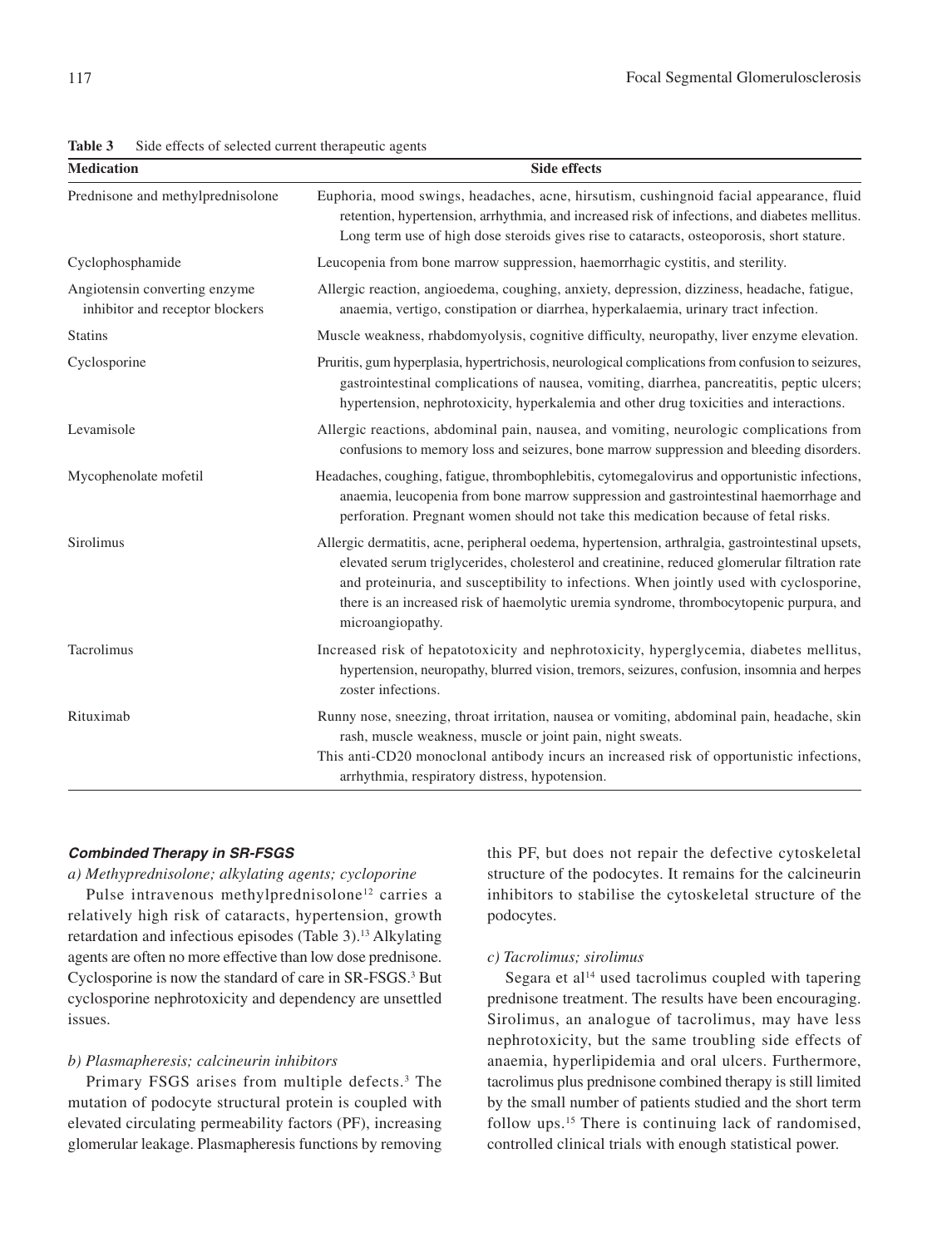#### *d) Mycophenolate mofetil (MMF)*

Barietta et al<sup>16</sup> reported a study on a number of renal patients treated with MMF, but showed only two children with SR-FSGS in this cohort: one child suffered two relapses 12 months before and no relapses 12 months after MMF: but the other child suffered three relapses in the 12 months before MMF treatment and continued unchanged with three relapses in the same period afterwards. Similarly, Choi et al<sup>17</sup> reported a cohort of patients treated with MMF. Out of this cohort, the two patients with SR-FSGS did not suffer relapses on complete steroid withdrawal, 6 to 8 months after discontinuation of MMF. Although somewhat encouraging, the reports are ultimately disappointing, because each of these short-term, uncontrolled studies were based on only two SR-FSGS patients, respectively. Finally, both reports did not mention the actual or potential side effects of MMF, which include oral ulcer, anaemia, hyperlipidemia, and nephrotoxicity.

## *e) Lisinopril, Losartan plus MMF*

Montane et al<sup>18</sup> studied a combination therapy of lisinopril, losartan plus MMF in nine children with SR-FSGS. Their age averaged 9±5 years. After 6 months of this combined therapy, urine protein/creatinine showed a reduction of 72% from baseline. Hypercholesterolemia was also significantly lowered.

In a follow-up study from this same group, Hubsch et al,19 reported the use of lisinopril, losartan plus MMF in ten kidney allograft, biopsy-proven recurrent FSGS. After 27±15 months of treatment with this combined therapy, proteinuria achieved a 94±8% reduction from baseline.

#### *ClinicalTrials.gov*

Since the previous studies have been published more than 5 years ago,  $16-19$  the results of additional trials in the interval were searched from the web-site, ClinicalTrials. gov. We found a total of 19 trials, registered from the US and other parts of the world. It has become the policy of almost all journals to require any clinical trial submission

for consideration of publication, to provide evidence that they have registered with this central organisation, in order to ensure open, public access. Our search showed that in general, the study designs consist of variations of combining: 1) low dose prednisone up to 2 years; 2) adjunct therapies of rosiglitazone, adalimumab, rituximub, dexamethasone, MMF, tacrolimus or sirulimus. No outcome data have been otherwise reported, even those indicating that study has been completed, with the exception of the following reports by Middleton et al,<sup>20</sup> and Trachtman et al.<sup>21,22</sup>

## *a) Cyclosporine versus MMF and Dexamethasone*

A search of ClinicalTrials.gov on FSGS involving paediatric patients showed a study by Middleton et al<sup>20</sup> entitled FSGS-CT. Cyclosporine was compared to MMF plus dexamethasone. Currently, 192 children and young adults have been enrolled into the study. Hypertension has commonly been encountered and was difficult to control. A second report from the same FSGS-CT study by Trachtman et  $al<sup>21</sup>$  showed that the quality of life (physical, emotional, social and school function) scores were low in SR-FSGS patients and close to the low scores of chronic kidney disease patients.

## *b) Galactose versus Adalimumab*

Finally, Trachtman et al<sup>22</sup> compared adalimumab versus galactose in two groups of FSGS patients, who were otherwise maintained on lisinopril; losartan; statin*;* rosiglitazone. First, they showed that 30% of FSGS patients demonstrated the presence of circulating permeability factor − which most likely increased glomerular albumin permeability. On the rationale that galactose binds this factor, treatment with galactose should lower albuminuria. Accordingly, in this study, biopsy-proven, steroid resistant FSGS patients with permeability factor >0.5 were given oral galactose: 0.2 g/kg/dose twice a day for 28 days. The proteinuria and the permeability factor dropped significantly in the galactose-treated patients. If this study is confirmed by others, galactose may become the adjuvant therapy of choice in SR-FSGS.

**Table 4** Genetic defects in familial FSGS

| AMMAN I<br>$\sigma$      |                                                                                                       |
|--------------------------|-------------------------------------------------------------------------------------------------------|
| Autosomal dominant FSGS  | Defect in chromosome 19q13; 11q21-q22: mutation $\alpha$ actin-4                                      |
| Autosomal recessive FSGS | Defect in chromosome 1q25-q31                                                                         |
|                          | Mutation of causative gene NPHS2 expressed on podocytes: integral membrane protein, podocin.          |
|                          | Podocin mutation identified in up to 30% patients with sporadic steroid resistant nephrotic syndrome. |
|                          | CD2AP anchors CD2 receptor of T lymphocytes to cytoskeleton also expressed in podocytes.              |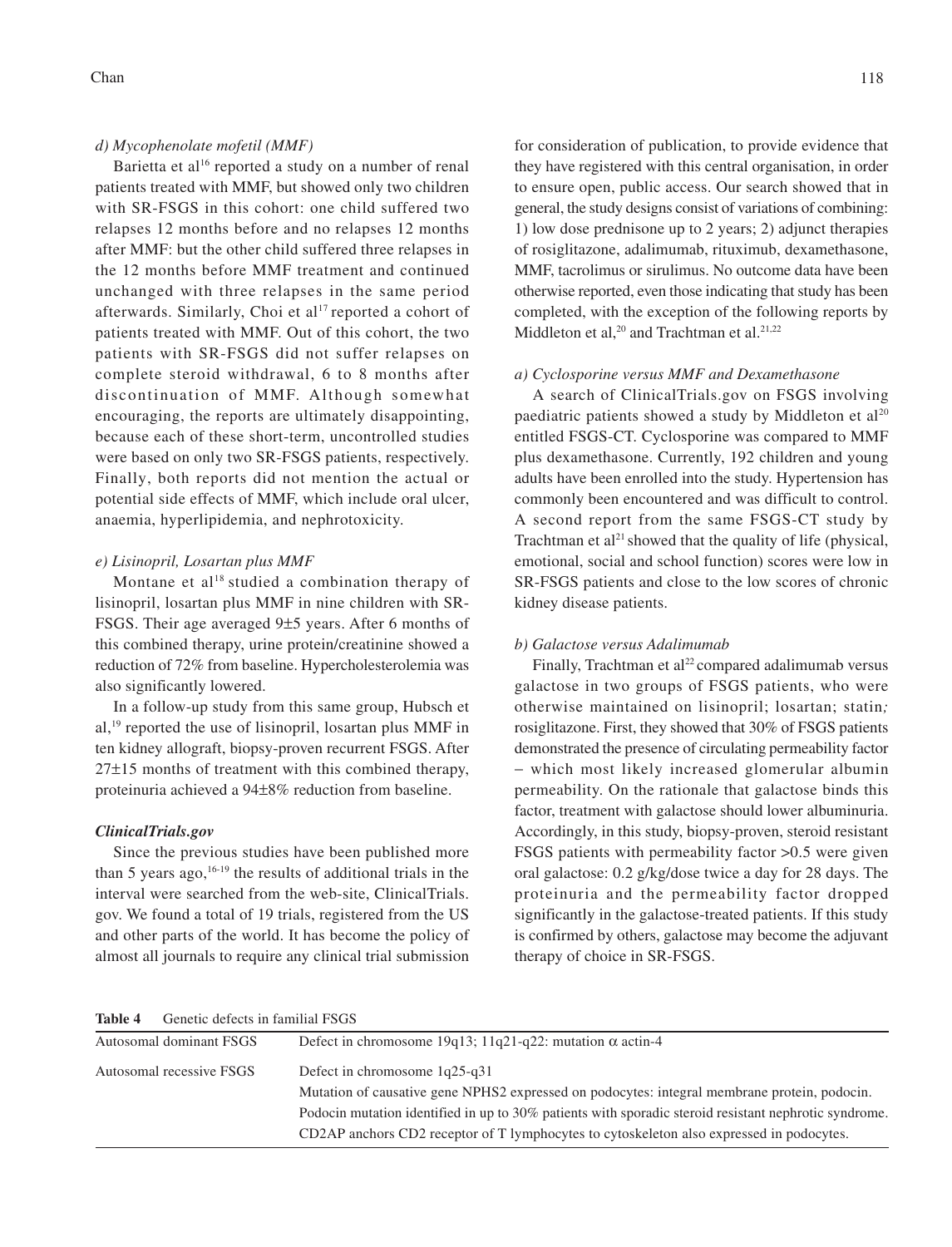## **Steroid-resistant FSGS and Mutations of Causative Genes**

Of importance in understanding nephrotic syndrome is that of the integrity of the slit diaphragm is disrupted. This slit diaphragm is under the control of at least two genes: nephrin and NEP1. Secondly, membrane integrity is interrupted in nephrotic syndrome, which is under the control of podocin<sup>23</sup> and CD2AP. Finally, cytoskeleton integrity is impaired in nephrotic syndrome, which is under the control of actinin 4.

The central role of podocytes can be gleamed from knockout studies. Podocin knockout mice developed defective glomerular basement membrane, resulting in massive proteinuria. These animals do not survive. They die of kidney failure shortly after birth.

Mutation of INF2 on chromosome 14q in autosomal dominant and autosomal recessive FSGS patients has led to several observations, including mutation of causative gene NPHS2 expressed on podocytes and the integral membrane protein, podocin<sup>23,24</sup> (Table 4). Molecular alteration in podocin gene (NPHS2)25-27 plays a critical role in familial FSGS. There is also evidence on the missense of TRPC 6 cation channel in the genesis of FSGS.

Podocin mutation has been identified in up to 30% of patients with sporadic steroid resistant nephrotic syndrome. CD2AP anchors CD2 receptor of T lymphocytes to cytoskeleton in podocytes.

Pierson syndrome of congenital nephrosis has been linked to LAMB2 mutation. Denys-Drash syndrome and Frasier syndrome both are linked to WT1 mutation. Finnish type, congenital nephrotic syndrome28 is linked to mutation of NPHS-1, isolated in chromosome 19.

In summary, the genes and linkages associated with familial FSGS are beginning to be identified (Table 4). In the recent decade, our understanding that increased permeability factor as a central mechanism in FSGS is just beginning to be explored. Mutation of genes and elevated circulating permeability factor, contribute to development of recurrent FSGS in kidney allograft.

## **Conclusions**

We have come a long way from 1970s, when no treatment was recommended for SR-FSGS due to lack of response to multiple therapeutic approaches. Still, longterm, favourable prognosis for SR-FSGS remains bleak. Standard treatment consists of:

- Lisinopril;
- Losartan;
- Statin;
- Vitamin E for proteinuria less than 2 gm/day; and
- Cyclosporine for proteinuria over 2 gm/day.

Combined therapeutic regimens using non-steroidal agents, angiotensin converting enzyme inhibitor or receptor blocker,29 antifibrotic agents and/or cytotoxics, and galactose have been attempted. Limitations of these clinical investigations are the inadequate patient populations, the short follow-up period, adverse side effects, and safety considerations.

Despite many advances, the long-term prognosis of SR-FSGS is still poor. Thus research into novel therapy is required. Future studies into the genetics of familial FSGS may lead to specific cell-based therapy and a brighter future for patients with this condition.

#### **References**

- 1. Chan JCM. Focal segmental glomerulosclerosis: a single center study over two decades. World J Pediatr 2007;3:260-4.
- 2. Travis LL, Chan JCM. Risk profiles of progression in primary focal segmental glomerulosclerosis. World J Pediatr 2010;6: 244-8.
- 3. Lai KN. Focal segmental glomerulosclerosis. In: Lai KN, editor. A practical manual of renal medicine. Singapore: World Scientific Publishing Co, 2009:9-26.
- 4. Roth KS, Amaker BH, Chan JCM. Nephrotic syndrome: pathogenesis and management. Pediatr Rev 2002;23:237-48.
- 5. A report of the International Study of Kidney Disease in Children. The primary nephrotic syndrome in children. Identification of patients with minimal change nephrotic syndrome from initial response to prednisone. J Pediatr 1981;98:561-4.
- 6. Habib R. The major syndromes. In: Royer P, Habib R, Mathieu H, Broyer M, editors. Pediatric Nephrology. Philadelphia: WB Saunders Co, 1974:246-90.
- 7. D'Agati VD, Fogo AB, Bruijn JA, Jennette JC. Pathologic classification of focal segmental glomerulosclerosis: a working proposal. Amer J Kidney Dis 2004;43:368-82.
- 8. Hahn S, Kuemmerle NB, Chan W, et al. Glomerulosclerosis in the remnant kidney rat is modulated by dietary α-tocopherol. J Am Soc Nephrol 1998;9:2089-95.
- 9. Tahzib M, Frank R, Gauthier B, Valderrama E, Trachtman H. Vitamin E treatment of focal segmental glomerulosclerosis: results of an open-label study. Pediatr Nephrolol 1999;13:649-52.
- 10. Arbus GS, Poucell S, Bacheyie GS, Baumal R. Focal segmental glomerulosclerosis with idiopathic nephrotic syndrome: three types of clinical response. J Pediatr 1982;101:40-5.
- 11. Gipson DS, Gibson K, Gipson PE, Watkins S, Moxey-Mims M. Therapeutic approach to FSGS in children. Pediatr Nephrol 2007; 22:28-36.